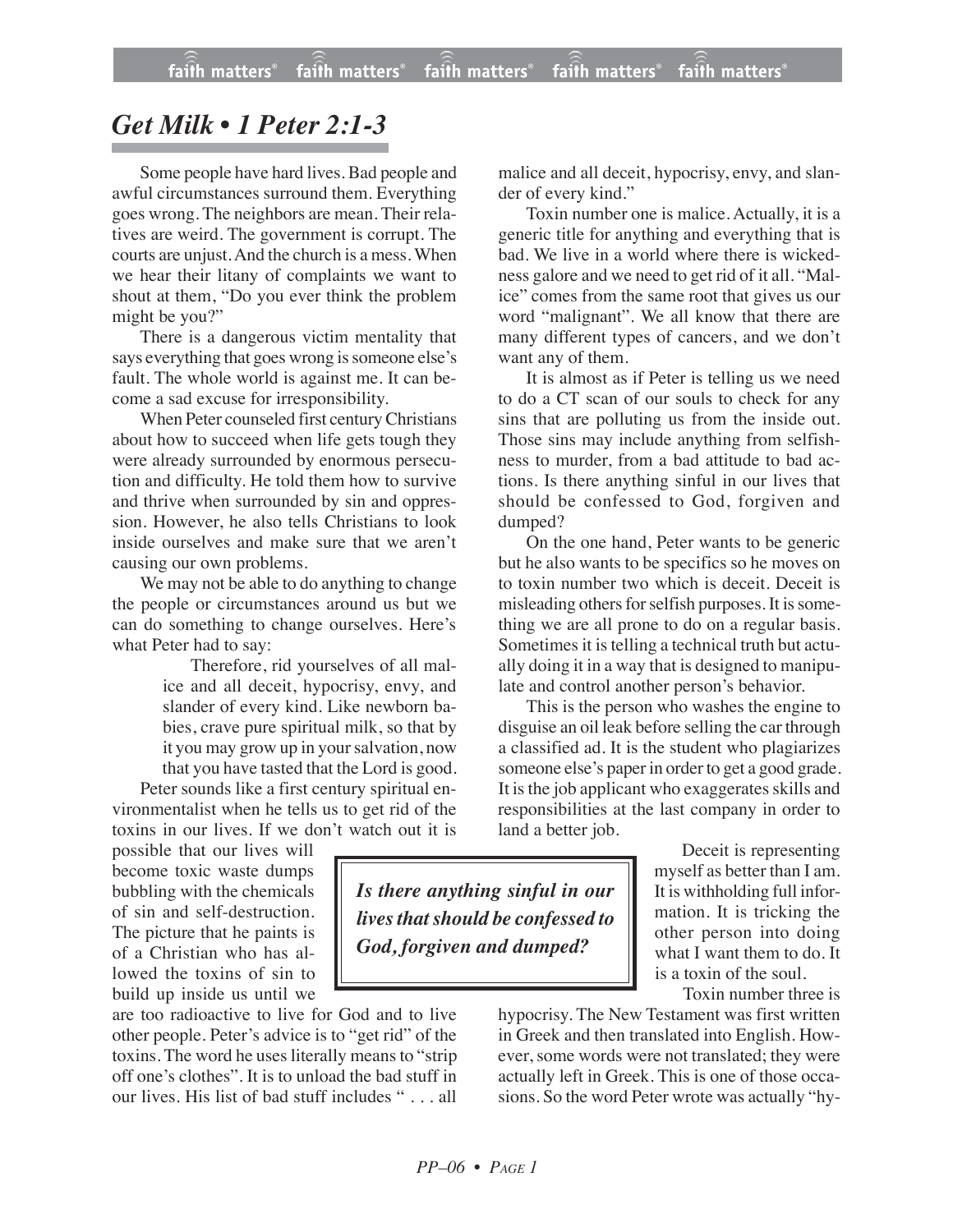pocrisy".

"Hypocrisy" is the term that was used to describe actors on the Greek stage. They were pretending to be someone they were not. That's okay in a play but it is a toxin in real life.

There is often a temptation to play a part. We pretend we are better than we really are. We learn the lines that will please other people and get us what we want. It is being inauthentic. We fear that if we ever showed who we really are people would not like us or respect us, so we live much, if not all, of life as if we are actors on a stage playing a part that is not our own.

Toxin number four is envy. This may be one of the most common pollutants of the soul. Envy is comparing ourselves to others and wanting what they have. It is a deep dissatisfaction with who we are and what we have.

Envy is feeling good about bad things that happen to other people or feeling bad about good things that happen to other people. Envy is when I feel rotten because you received a promotion, because you have lots of friends, because you have success. Envy is when I feel great because you were fired, because you are sick, because you got caught, because you failed.

Envy is the opposite of love. Love wants the best in another person's life. Envy wants the worst in another person's life.

Number five on Peter's list is slander. Slander is saying bad things about other people. It is usually done when the other person is not present. Slander is definitely a feel-good sin. It feels good to gossip about other people and to put somebody else down. Slander makes me feel more important. In the constant war of rankings, I try to move up a notch by pushing someone else down a notch.

We often rationalize this sin by insisting that what we are saying is true. But the issue here is not truth-or-lie, it is building-up or putting-down another person.

We all know that there are some people with whom our reputation is always safe. They will always take our side, build us up and make us look good (sometimes when we don't deserve it!). There are others who will always criticize, tear us down and make us look bad. They are the slanderers.

There is a strange irony about slander. The more we tear down others the lower we drop ourselves. It not only hurts others but it hurts us as well.

This is not an exhaustive list. The toxins of the soul come with hundreds of names and in thousands of different flavors. I do, however, find it interesting that when Peter gives his list he includes no theological heresies, no sexual sins and no social injustices. They are all important, to be sure, but this particular list is about sins of the soul that hinder Christian love for one another. The point here is not so much the specific sins of which we are guilty. The point is that we must get rid of these things.

Just as we start every day looking in the mirror and washing in the shower before we head out to meet other people, Peter is saying that we should look into our own souls and say that neither God nor anyone else should ever see us like this. What we need to do is wash up, clean up. We need to confess our sins, change our behavior and get rid of the spiritual toxins.

Before we leave Peter's point, take a quick personal inventory of your inside self. What are the toxins that need to go? I Peter 2:1 says, " $\dots$ rid yourselves of all malice and all deceit, hypocrisy, envy, and slander of every kind."

Getting rid of toxins is fine but it is not good enough. To be healthy and to grow we need to be nourished. Peter goes on to tell how to grow spiritually strong and healthy. He writes, "Like newborn babies, crave pure spiritual milk, so that by it you may grow up in your salvation, now that you have tasted that the Lord is good."

The picture here is of a brand new baby. Around the world in every country and culture babies are fed milk. Some babies are born with their mouths open, ready to eat. Most don't take long to catch on to what will be a lifelong priority of consuming calories 365 days a year.

Milk is an amazing food. Some call it "the most nearly perfect food" because it is loaded with nutrients—carbohydrates, fats, minerals, proteins and vitamins. Carbohydrates and fats are sources of energy. Minerals, proteins and vitamins are especially important for growth. Interestingly, all milk (human and animal) contains the same basic nutrients although in different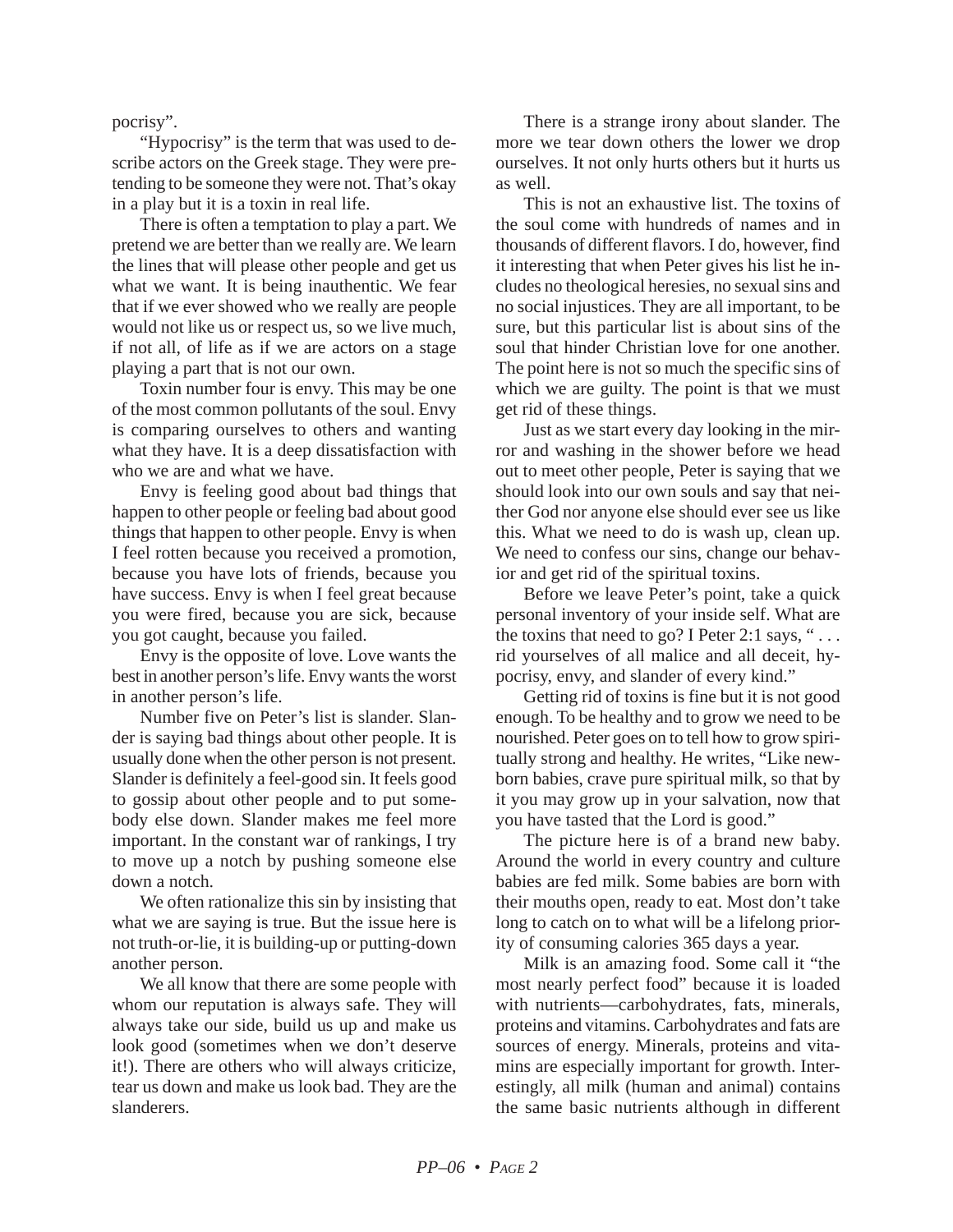amounts and percentages.

The purity of the milk is critical. It starts out as whole milk but it can be turned into butter, cheese, sour cream, ice cream, yogurt and many more variations. When the ads ask if you "Got Milk?" they don't necessarily require a white upper lip. You may not like milk in a glass but love milk in a candy bar, ice cream cone or slice of cheese.

Of course, when St. Peter asked if we "got milk?" he's not talking about the white liquid from the cow. He is talking about "pure spiritual milk". The Greek word he uses for "spiritual" primarily refers to the Word of God in the Bible.

However, it can also be broader than that.

What do we need to grow spiritually? We need a regular diet of the truth of God. Like modern dairy products there are many ways in which spiritual milk can be consumed. Read the Bible. Listen to sermons. Read books. Sign up with a spiritual mentor. Teach Sunday School. Memorize key verses from the Bible. Meditate on God's truth. Pray—especially having silent times in your prayers when you

are listening for what God has to say to you. Fast—special periods of abstaining from food to spiritually focus.

But Peter goes on to say that this spiritual nourishment must be "pure". The implication is that contaminated spiritual food is on the market. God's truth is sometimes contaminated by heresy, politics, greed or stupidity.

We live at a time when we are very careful about health. We want restaurants inspected. We expect food servers to wash their hands. We get a clean plate when returning to a buffet line. We check expiration dates on refrigerator food. (One comedian told his mother that hers isn't a refrigerator, it's a museum!). You don't need a college degree in microbiology to be careful about the purity of what you buy and eat—just some common sense and constant caution.

The same goes for our spiritual food. Just use some common sense about what you hear and believe. Make sure you get the purest possible spiritual teachings and nourishment from God. Every Christian should be careful to get the purest possible spiritual milk—read the label; check out preachers and teachers; read books with a cautious alertness; don't swallow everything you hear on the radio. "Crave *pure* spiritual milk."

Without spiritual nourishment none of us will ever grow. The whole idea is that "you may grow up in your salvation." Salvation presupposes something. It assumes that we know we are lost from God without Jesus. Salvation is when Jesus finds us and when we accept his forgiveness from sins. (It's like a sailor who falls overboard and is

> rescued by a passing fishing boat—the sailor has to be found and accept "getting saved".)

> Once a person has been saved from sin by Jesus that person is a Christian, but a baby Christian. It is the spiritual milk of God that enables Christians to "grow up in your salvation".

> > In human physi-

ology we grow for about eighteen years and then we start shrinking. (Well, we may get wider but we stop getting taller!) But spiritual growth takes a lifetime. Some people stay underdeveloped for years. Others grow quickly. The way it's supposed to be is that every Christian grows up and up and up inside their salvation.

So, how are you doing? How have you grown spiritually in the past 12 months? You may think that's hard to measure. But suppose each of us asked the ten people who know us best to give us a spiritual growth score. How do you think you would rate? I know lots of people I would rate very high. They have been downing pure spiritual milk by the gallons and growing like giants. How about you?

There is one last phrase Peter adds to his spiritual growth diet for Christians: " . . . now that you have tasted that the Lord is good." There seems to be an assumption here that once you've

*Every Christian should be careful to get the purest possible spiritual milk—read the label; check out preachers and teachers; read books with a cautious alertness; don't swallow everything you hear on the radio. "Crave* **pure** *spiritual milk."*